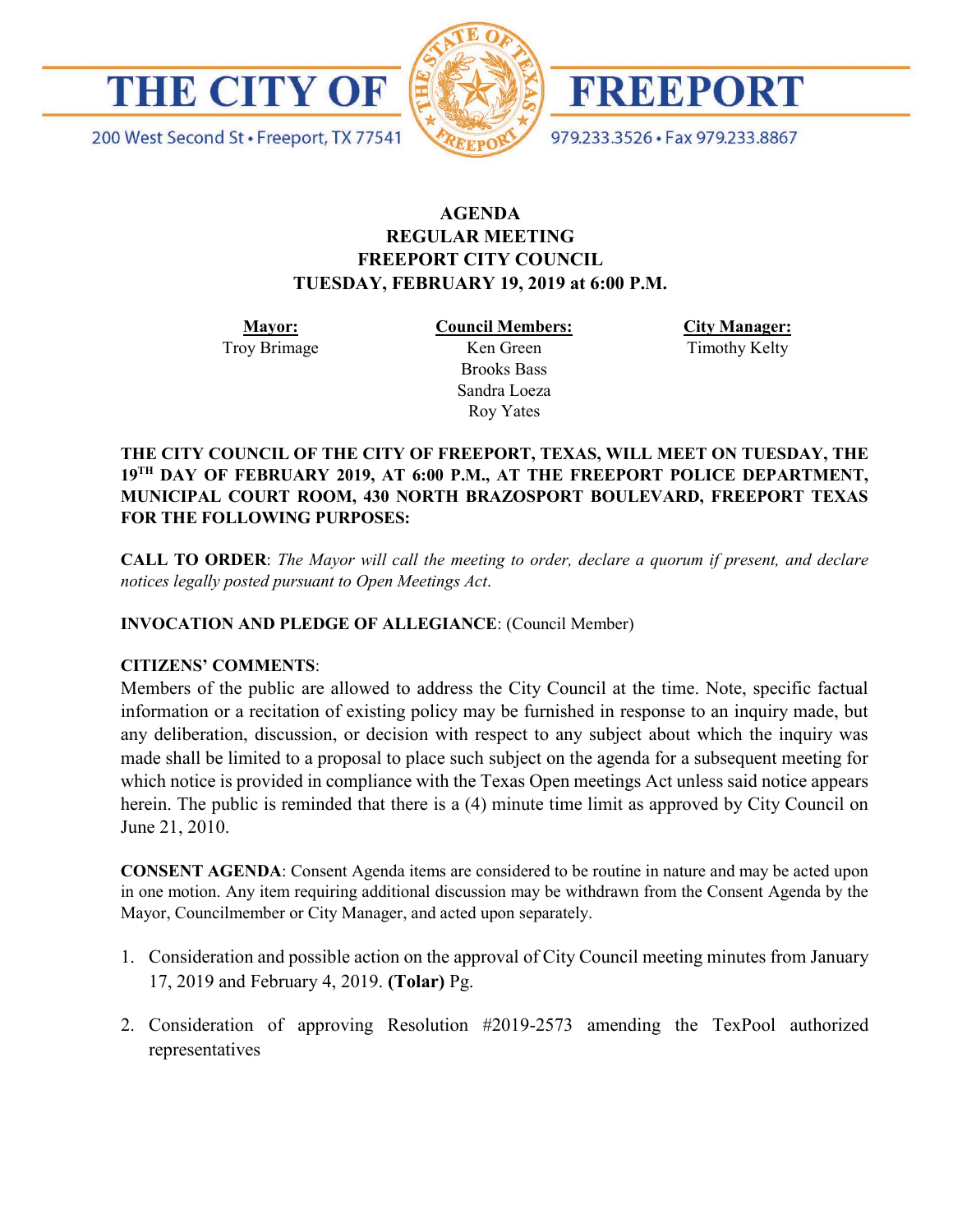## **COUNCIL BUSINESS – REGULAR SESSION:**

- 3. Consideration of approving revisions to the personnel policy. **(Kershaw)**
- 4. Discuss and consider Ordinance #2019-2567 adopting an ethics ordinance. **(Kelty)**
- 5. Consideration of approving the purchase and financing of a bucket truck for the Parks Department **(Townsend)**
- 6. Consideration of contract for demolition of Old City Hall and a contract for asbestos abatement at the same location. **(Shoemaker)**
- 7. Consideration of contract for demolition of the Freeport Community House and a contract for asbestos abatement at the same location. **(Shoemaker)**
- 8. Consideration of possible action regarding the contract with the city attorney **(Kelty)**

#### **WORK SESSION:**

- 9. The City Council may deliberate and make inquiry into any item listed in the Work Session.
	- A. Mayor Troy T. Brimage announcements and comments.
	- B. Councilman Green Ward A announcements and comments.
	- C. Councilman Bass Ward B announcements and comments.
	- D. Councilwoman Loeza Ward C announcements and comments.
	- E. Councilman Yates Ward D announcements and comments.
	- F. City Manager Tim Kelty announcement and comments
	- G. Updates on current infrastructure.
	- H. Update on reports / concerns from Department heads.

#### **CLOSED SESSION:**

- 10. Executive Session regarding economic development (Projects 2019-2 and 2019-3) in accordance with Vernon's Texas Government Code Annotated, Chapter 551, 551.087
- 11. Executive Session regarding personnel matters (City Attorney Wallace Shaw) in accordance with Vernon's Texas Government Code Annotated, Chapter 551, 551.074,

## **COUNCIL BUSINESS – REGULAR SESSION:**

12. Consideration in open session of taking action on any matter discussed in closed executive session. **(Kelty)**

#### **ADJOURNMENT:**

13.Adjourn.